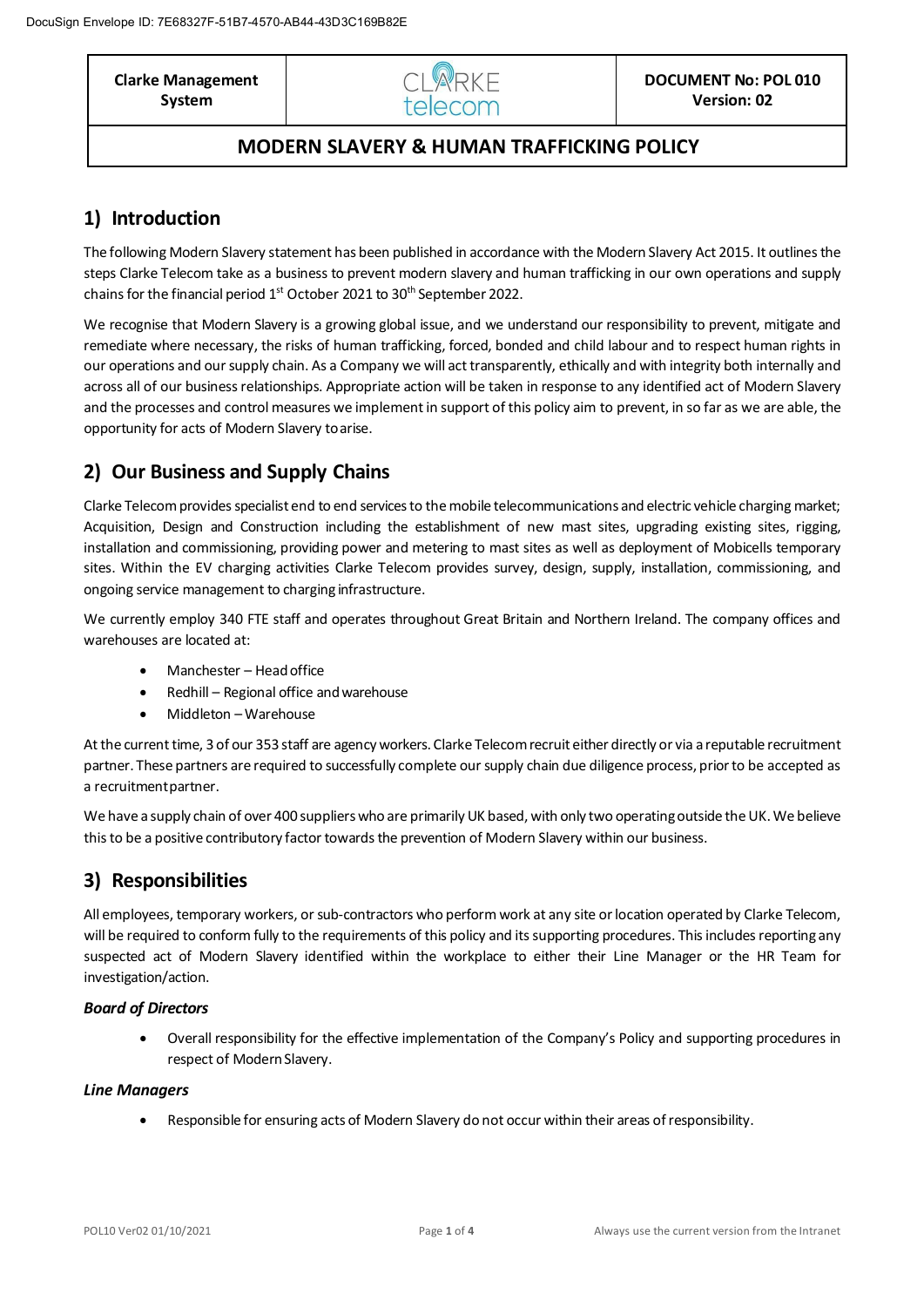**Clarke Management System**



## **MODERN SLAVERY & HUMAN TRAFFICKING POLICY**

• Responsible for ensuring that their team members are appropriately informed and understand this requirement of the Company's Modern SlaveryProcedure.

### *Employees*

- Responsible for complying with the requirements of this procedure as appropriate in the delivery of their duties.
- Responsible for reporting any suspected act of Modern Slavery that they identify within the workplace to either their Line Manager or the HR Team for investigation/action.
- For the purposes of this procedure the term employee includes any temporary worker, or sub-contractor who performs work on any site operated byClarke Telecom.

### *Procurement Team*

- Responsible for ensuring the requirements of the Company's Modern Slavery procedures are brought to the attention of the Supply Chain and incorporated into the Vendor Assessment process.
- Responsible for evaluating Supply Chain submissions to ensure they comply with the Company's Policy in respect of Modern Slavery.
- Responsible for monitoring the supply chain and carrying out annual checks to ensure compliance.

### *HR Team*

• Responsible for arranging the investigation of reported suspected acts of potential Modern Slavery within the workplace and preparing recommendations, as appropriate, for consideration by the Board of Directors.

## **4) Due Diligence processes & Identification ofrisk**

Clarke Telecom is a UK based company and the location and nature of the physical work we undertake is such that any opportunity for internal acts of Modern Slavery is considered to be extremely unlikely.

Although our supply chain is primarily UK based, it is recognised that within an extended supply chain and particularly where that supplier works in an industry or is based in an overseas territory which is known to be impacted by Modern Slavery issues, the potential for exposure to risk from Modern Slavery may be increased. We therefore expect that appropriate due diligence activities which address Modern Slavery issues are undertaken, reported, and addressed by Suppliers at the relevant points within the extended SupplyChain.

As part of the Vendor Appraisal and Assessment process, new suppliers will need to demonstrate that they:

- Have a policy on Modern Slavery, which covers both their own activities and those of their suppliers.
- Implement appropriate procedures toensure compliance with their Modern Slavery Policy.
- Produce an annual statement on Modern Slavery and Human Trafficking where the company has an annual turnover of £36m ormore.
- Will accept audits of their Modern Slavery procedures as considered appropriate, by Clarke Telecoms.

Where a new supplier does not meet the requirements, they must agree as a minimum to comply with the requirements of the Clarke Telecom policy and procedures in respect of Modern Slavery until such time as they have developed and implemented their own, such development being undertaken within an agreed timescale.

Having established Medium-High areas of risk, we conduct further due diligence by carrying out a detailed risk assessment through the use of a Self-Assessment Questionnaire which will be sent to these suppliers for completion, to understand whether there is evidence of Modern Slavery issues, and whether there are enough controls in place.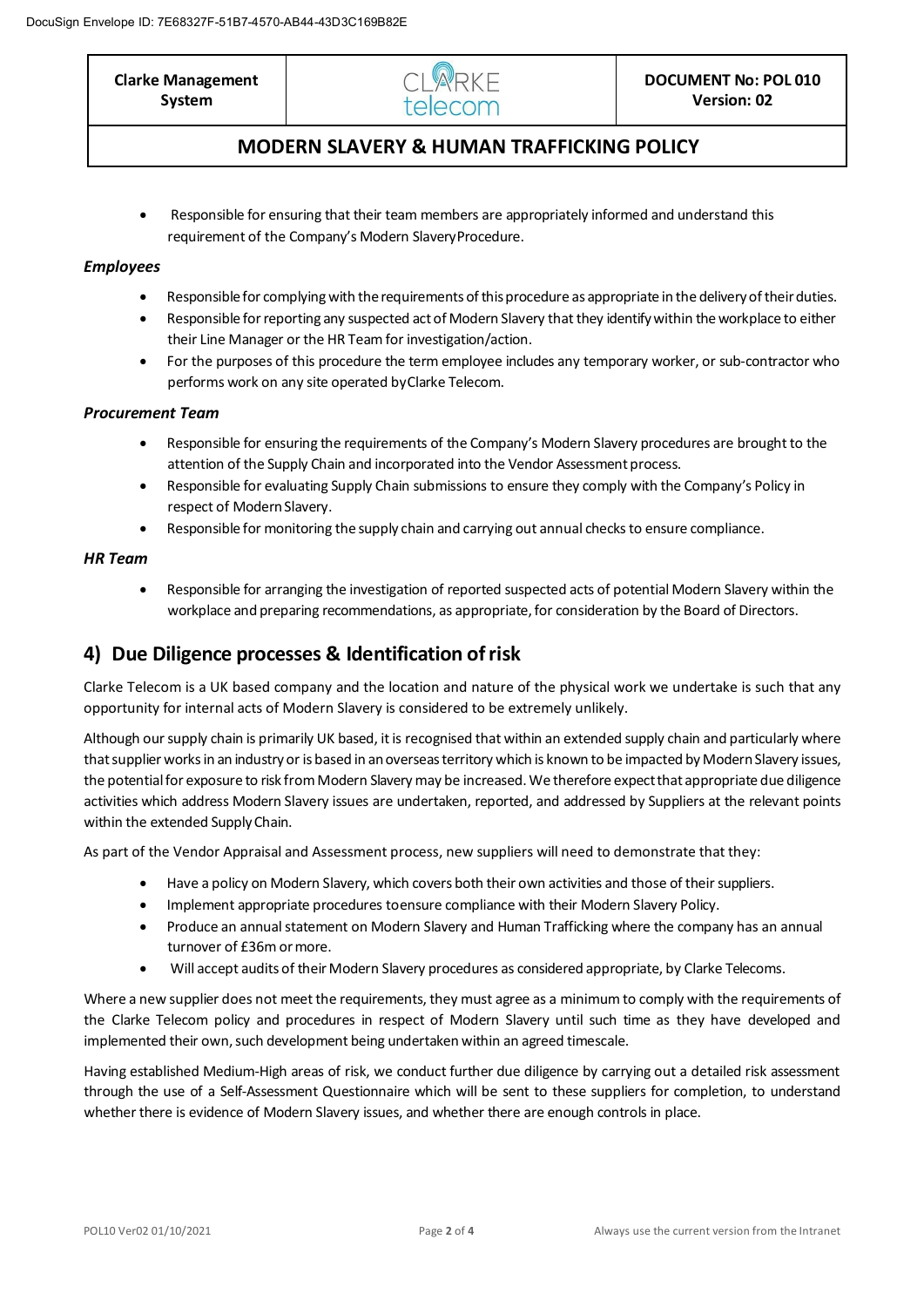**Clarke Management** 

**System**



# **MODERN SLAVERY & HUMAN TRAFFICKING POLICY**

### **4.1) Determine Risk Criteria**

- Location of Production or Service
- Industry Sector
- Relationship with Supplier
- Any existing information held on risk.

The Company utilise various sources of information for guidance and support in its risk assessment process including:

- Slavery and human trafficking in supply chains: guidance for businesses [Transparency in supply chains: a](https://protect-eu.mimecast.com/s/KJeOCJ6zwSBN9EwCV0Dsy?domain=assets.publishing.service.gov.uk) [practical](https://protect-eu.mimecast.com/s/KJeOCJ6zwSBN9EwCV0Dsy?domain=assets.publishing.service.gov.uk) guide
- <https://www.stronger2gether.org/>
- **Ethical Trading Initiative Base Code Guidance: Modern Slavery**
- Walk Free Foundation Tackling Modern Slavery inSupply Chains Guide 1.0
- Respect International Resource Centre

## **5)** Reporting Acts of Modern Slavery

Employees who believe they have witnessed any potential actof Modern Slavery within the workplace should reportsuch act to either their Line Manager or a member of the HR Team. All reports will be treated as confidential and will be fully investigated.

Alternatively, employees can call a confidential whistleblowing reporting line **020 3117 2520**, where they can raise concerns and be assured, they will be fully addressed. Calls will be treated in complete confidence.

# **6) Our Activities During 2020/21**

- Monitored our new Supply Chain and their processes, to understand the activities they undertake, to ensure that Modern Slavery and Human Trafficking is not taking place within our supply chain.
- Issued annual checklists to approved suppliers to ensure they are complying with the act.
- Training of procurement staff by attending the Stronger2gether tackling modern slavery in supply chains course and completing the CIPS ethicalexams.

### **6.1) Training**

Training and raising awareness remains a key focus for the business and our extended supply chain in 2021/22, building on the work of the previous years. Members of the procurement team have taken part in the stronger2gether tackling modern slavery in supply chains course and have been given increased responsibility for understanding and mitigating Modern Slavery risk. Furthermore, we are continuing to raise awareness across the business through training via toolbox talks and encouraging staff to use the online resources available from organisationssuch as Stronger2gether to gain wider knowledge.

### **6.2) Our Objectives for 2021/22**

- To undertake a further review of our existing supply chain to ensure that any existing suppliers have not changed their status in terms of "risk" by completing the Modern Slavery Self-Assessment Questionnaire.
- Mapping of Tier 1 suppliers and prioritising the Tier 1 supply chain on spend profile to identify areas where we can add most leverage.
- Continue to train our colleagues to raise awareness of our corporate responsibility.